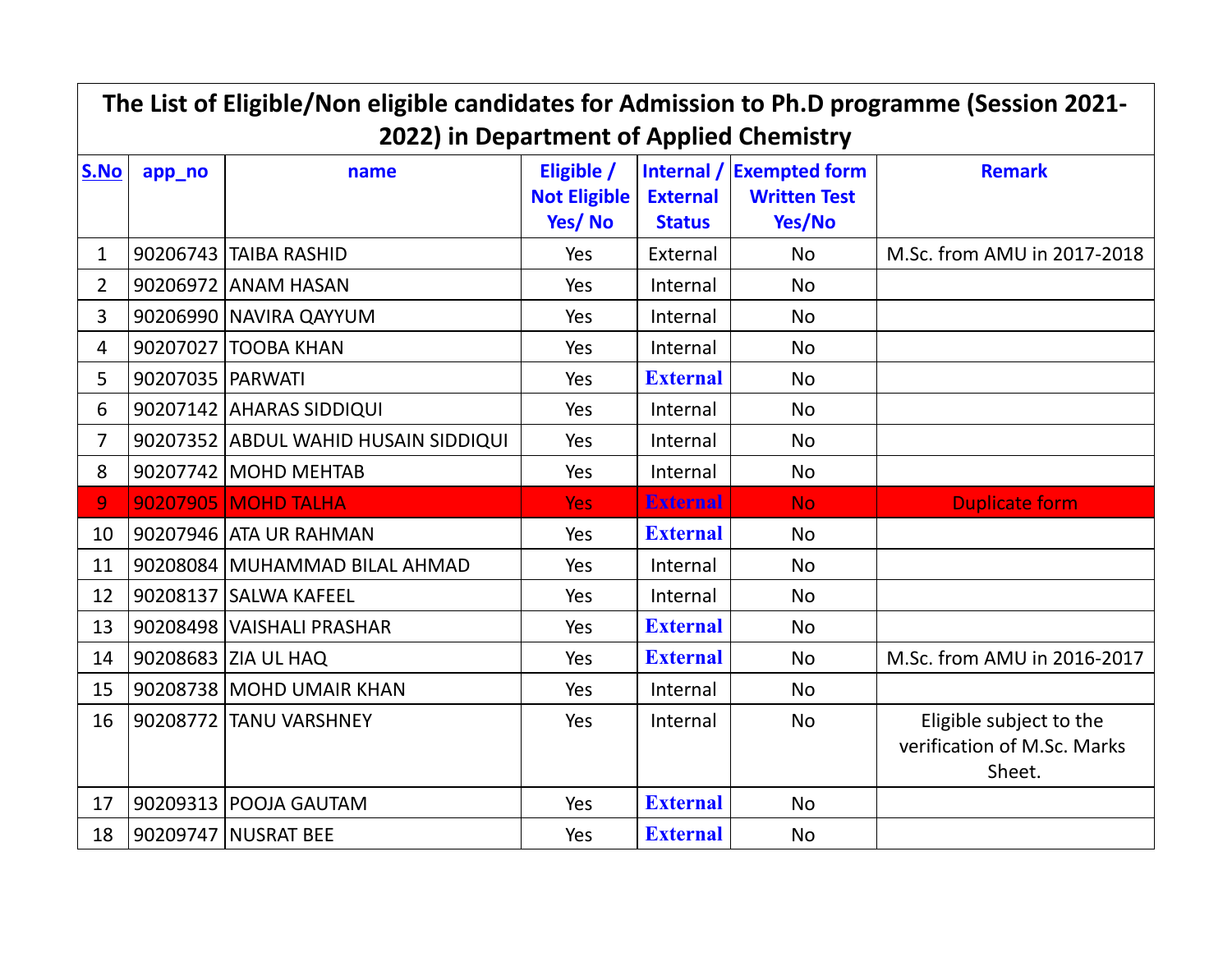| The List of Eligible/Non eligible candidates for Admission to Ph.D programme (Session 2021-<br>2022) in Department of Applied Chemistry |                      |                              |                                             |                                  |                                                           |                                                                                         |  |  |
|-----------------------------------------------------------------------------------------------------------------------------------------|----------------------|------------------------------|---------------------------------------------|----------------------------------|-----------------------------------------------------------|-----------------------------------------------------------------------------------------|--|--|
| S.No                                                                                                                                    | app_no               | name                         | Eligible /<br><b>Not Eligible</b><br>Yes/No | <b>External</b><br><b>Status</b> | Internal / Exempted form<br><b>Written Test</b><br>Yes/No | <b>Remark</b>                                                                           |  |  |
| 19                                                                                                                                      |                      | 90210381 SAFOORA ZAFFAR      | Yes                                         | Internal                         | <b>No</b>                                                 |                                                                                         |  |  |
| 20                                                                                                                                      |                      | 90211104 SADIYA SHABBIR      | Yes                                         | Internal                         | <b>No</b>                                                 |                                                                                         |  |  |
| 21                                                                                                                                      |                      | 90211292 AFSANA KHATOON      | Yes                                         | <b>External</b>                  | <b>No</b>                                                 |                                                                                         |  |  |
| 22                                                                                                                                      | 90211810 MAVIA       |                              | <b>Yes</b>                                  | <b>External</b>                  | <b>No</b>                                                 | <b>NET-JRF in 2022</b>                                                                  |  |  |
| 23                                                                                                                                      |                      | 90212288 MOHD KAMRAN KHAN    | Yes                                         | Internal                         | <b>No</b>                                                 |                                                                                         |  |  |
| 24                                                                                                                                      |                      | 90212451 SHABENUR            | Yes                                         | <b>External</b>                  | <b>No</b>                                                 | Eligible subject to the<br>verification of M.Sc. Marks<br>Sheet                         |  |  |
| 25                                                                                                                                      |                      | 90213537 SONISH RASHID       | Yes                                         | <b>External</b>                  | <b>No</b>                                                 | M.Sc. from AMU in 2016-2017                                                             |  |  |
| 26                                                                                                                                      |                      | 90213627 SHAGUFA SHAHEEN     | Yes                                         | <b>External</b>                  | <b>No</b>                                                 | Eligible subject to the<br>verification of B.Sc. Marks<br>Sheet                         |  |  |
| 27                                                                                                                                      |                      | <b>90214970 ASHISH YADAV</b> | <b>Yes</b>                                  | <b>Internal</b>                  | <b>No</b>                                                 |                                                                                         |  |  |
| 28                                                                                                                                      |                      | 90215875 MOHD SAMEER KHAN    | Yes                                         | <b>External</b>                  | <b>No</b>                                                 |                                                                                         |  |  |
| 29                                                                                                                                      | 90218904   IRFAN ALI |                              | Yes                                         | Internal                         | <b>No</b>                                                 |                                                                                         |  |  |
| 30                                                                                                                                      |                      | 90220106 AHMAD FAWAD         | Yes                                         | Internal                         | <b>No</b>                                                 |                                                                                         |  |  |
| 31                                                                                                                                      |                      | 90221854 ANAS MAHBOOB        | Yes                                         | <b>External</b>                  | <b>No</b>                                                 | M.Sc. from AMU in 2017-2018                                                             |  |  |
| 32                                                                                                                                      |                      | 90221935 MOHD TALHA          | <b>Yes</b>                                  | <b>External</b>                  | <b>Yes</b>                                                | Eligible subject to the<br>verification of B.Sc. Marks<br>Sheet. GATE qualified in 2021 |  |  |
| 33                                                                                                                                      |                      | 90222237 MOHD SAMEER         | Yes                                         | Internal                         | <b>No</b>                                                 |                                                                                         |  |  |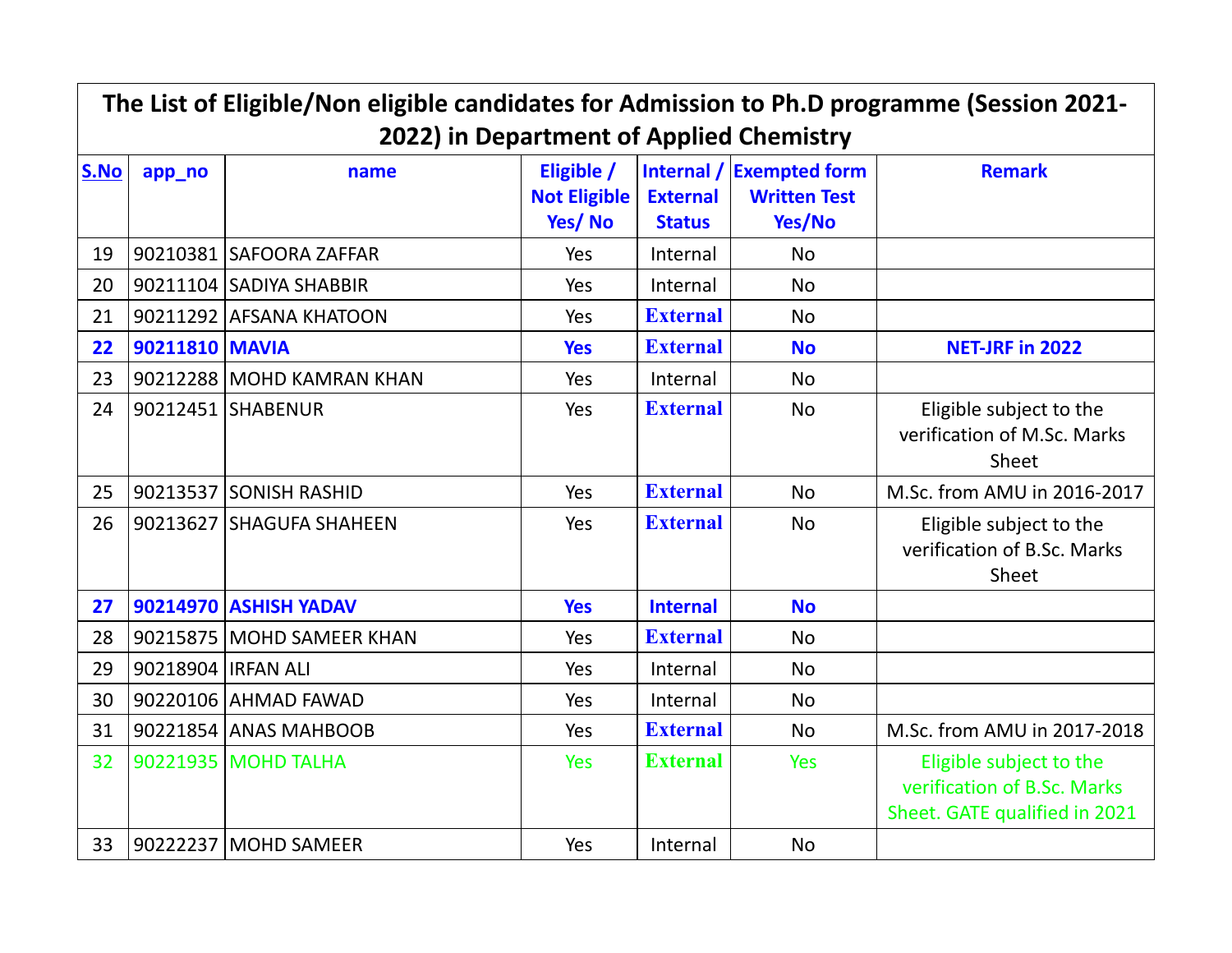| The List of Eligible/Non eligible candidates for Admission to Ph.D programme (Session 2021-<br>2022) in Department of Applied Chemistry |                   |                                    |                                             |                                  |                                                           |                                                                  |  |  |
|-----------------------------------------------------------------------------------------------------------------------------------------|-------------------|------------------------------------|---------------------------------------------|----------------------------------|-----------------------------------------------------------|------------------------------------------------------------------|--|--|
| S.No                                                                                                                                    | app_no            | name                               | Eligible /<br><b>Not Eligible</b><br>Yes/No | <b>External</b><br><b>Status</b> | Internal / Exempted form<br><b>Written Test</b><br>Yes/No | <b>Remark</b>                                                    |  |  |
| 34                                                                                                                                      |                   | 90222264 ATIF AFROZ                | Yes                                         | Internal                         | <b>No</b>                                                 |                                                                  |  |  |
| 35                                                                                                                                      |                   | 90223352 TAYYABA KHANAM            | Yes                                         | Internal                         | <b>No</b>                                                 |                                                                  |  |  |
| 36                                                                                                                                      | 90225748 BASREE   |                                    | <b>Yes</b>                                  | <b>Internal</b>                  | <b>Yes</b>                                                | <b>NET qualified in 2021.</b>                                    |  |  |
| 37                                                                                                                                      |                   | 90227430 JAVERIA SHOEB ALAM        | Yes                                         | Internal                         | <b>No</b>                                                 |                                                                  |  |  |
| 38                                                                                                                                      | 90231052 SAIF ALI |                                    | Yes                                         | Internal                         | <b>No</b>                                                 |                                                                  |  |  |
| 39                                                                                                                                      |                   | 90231151 NAUSHEEN FATIMA           | Yes                                         | Internal                         | <b>No</b>                                                 |                                                                  |  |  |
| 40                                                                                                                                      |                   | 90232633 SHAHID KAMAL              | Yes                                         | Internal                         | <b>No</b>                                                 |                                                                  |  |  |
| 41                                                                                                                                      |                   | 90232793 MOHD NAFEES               | Yes                                         | Internal                         | <b>No</b>                                                 |                                                                  |  |  |
| 42                                                                                                                                      |                   | 90233886 MOHD FAIZAN ALAM SIDDIQUI | Yes                                         | Internal                         | <b>No</b>                                                 |                                                                  |  |  |
| 43                                                                                                                                      |                   | 90236317 ZULNURAIN KHAN            | Yes                                         | Internal                         | <b>No</b>                                                 |                                                                  |  |  |
| 44                                                                                                                                      |                   | 90236945 MAHVISH ALIA              | Yes                                         | <b>External</b>                  | <b>No</b>                                                 | Eligible subject to the<br>verification of B.Sc. Marks<br>Sheet. |  |  |
| 45                                                                                                                                      |                   | 90237108 SAIF HASAN                | Yes                                         | Internal                         | <b>No</b>                                                 |                                                                  |  |  |
| 46                                                                                                                                      |                   | 90237531 SHAGUFTA QAMAR            | Yes                                         | Internal                         | <b>No</b>                                                 |                                                                  |  |  |
| 47                                                                                                                                      | 90238298 SAMEER   |                                    | Yes                                         | Internal                         | <b>No</b>                                                 | Eligible subject to the<br>verification of B.Sc. Marks<br>Sheet. |  |  |
| 48                                                                                                                                      |                   | 90239025 SUFIYAN AHMAD             | Yes                                         | Internal                         | <b>No</b>                                                 | Eligible subject to the<br>verification of B.Sc. Marks<br>Sheet. |  |  |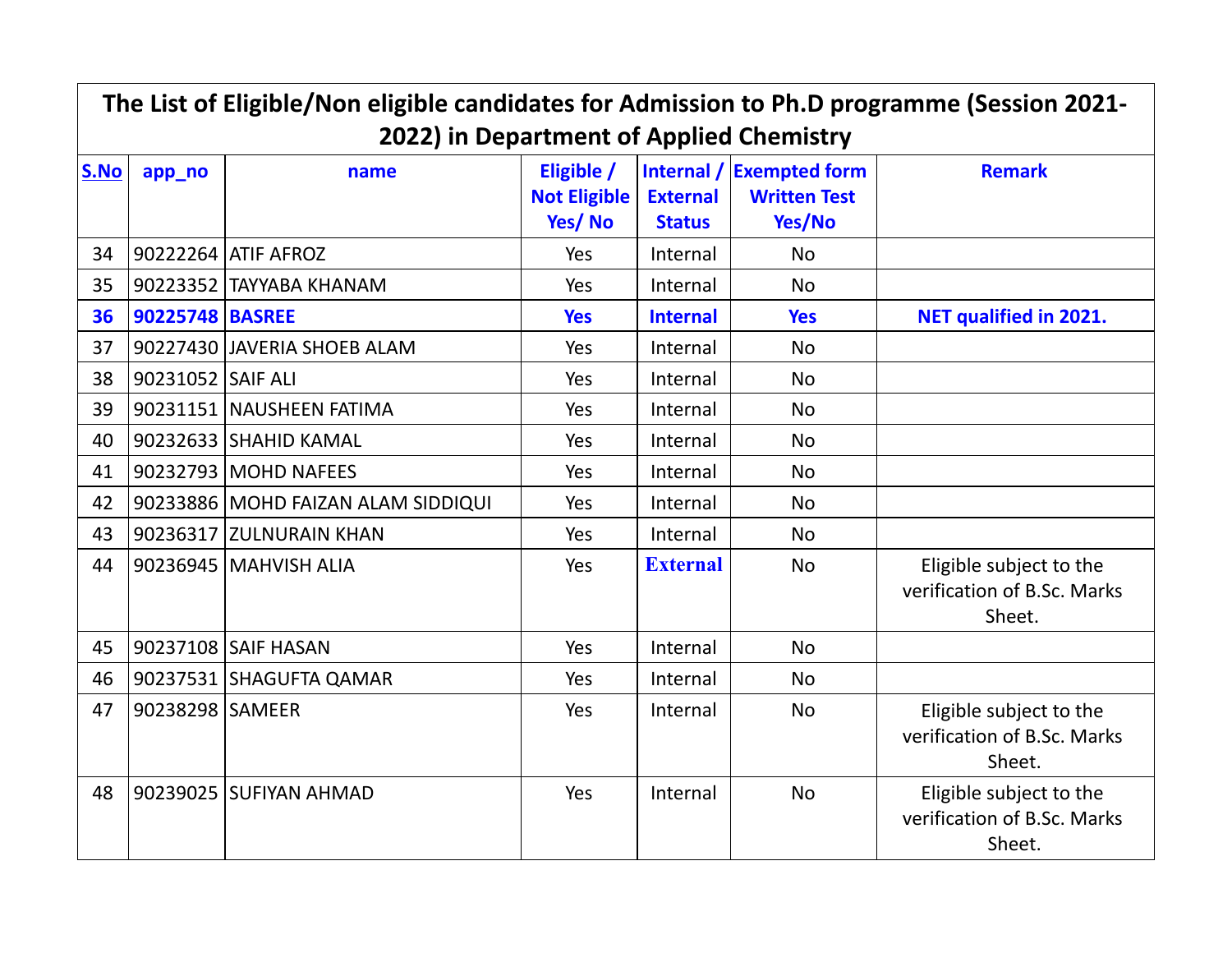| The List of Eligible/Non eligible candidates for Admission to Ph.D programme (Session 2021- |                    |                                                  |                                      |                                  |                                                           |                             |  |  |
|---------------------------------------------------------------------------------------------|--------------------|--------------------------------------------------|--------------------------------------|----------------------------------|-----------------------------------------------------------|-----------------------------|--|--|
| S.No                                                                                        | app_no             | 2022) in Department of Applied Chemistry<br>name | Eligible /<br>Not Eligible<br>Yes/No | <b>External</b><br><b>Status</b> | Internal / Exempted form<br><b>Written Test</b><br>Yes/No | <b>Remark</b>               |  |  |
| 49                                                                                          |                    | 90239285 MOHD REHAN                              | Yes                                  | Internal                         | <b>No</b>                                                 |                             |  |  |
| 50                                                                                          |                    | 90240232 AHMAD ILLAHIE TANTRY                    | Yes                                  | <b>External</b>                  | <b>No</b>                                                 | GATE qualified in 2022      |  |  |
| 51                                                                                          |                    | 90242219 NOOR E SHAMA                            | Yes                                  | Internal                         | <b>No</b>                                                 |                             |  |  |
| 52                                                                                          |                    | 90243193 MISBA UR REHMAN                         | Yes                                  | <b>External</b>                  | <b>No</b>                                                 |                             |  |  |
| 53                                                                                          |                    | 90243842 SANA FATIMA                             | Yes                                  | Internal                         | <b>No</b>                                                 |                             |  |  |
| 54                                                                                          |                    | 90246394 UPENDRA SINGH                           | Yes                                  | Internal                         | <b>No</b>                                                 |                             |  |  |
| 55                                                                                          |                    | 90247231 AAFIAH IMRAN                            | Yes                                  | Internal                         | <b>No</b>                                                 |                             |  |  |
| 56                                                                                          |                    | 90248256 MOHD UMAIR                              | Yes                                  | Internal                         | <b>No</b>                                                 |                             |  |  |
| 57                                                                                          |                    | 90248809 SHADAB ALAM                             | Yes                                  | Internal                         | <b>No</b>                                                 |                             |  |  |
| 58                                                                                          |                    | 90248985 SITWAT ALMAS                            | Yes                                  | Internal                         | <b>No</b>                                                 |                             |  |  |
| 59                                                                                          | 90249979 OVAIS ALI |                                                  | Yes                                  | Internal                         | <b>No</b>                                                 |                             |  |  |
| 60                                                                                          |                    | 90250533 SHAISTA FATIMA                          | Yes                                  | Internal                         | <b>No</b>                                                 |                             |  |  |
| 61                                                                                          |                    | 90250534 ABDUL HAI                               | Yes                                  | Internal                         | <b>No</b>                                                 |                             |  |  |
| 62                                                                                          |                    | 90250669 NAZIFA NOOR                             | Yes                                  | <b>External</b>                  | <b>No</b>                                                 | M.Sc. from AMU in 2015-2016 |  |  |
| 63                                                                                          |                    | 90250892 MOHD HASEEN                             | Yes                                  | Internal                         | <b>No</b>                                                 |                             |  |  |
| 64                                                                                          |                    | 90251350 IFRA KHANAM                             | Yes                                  | Internal                         | <b>No</b>                                                 |                             |  |  |
| 65                                                                                          |                    | 90251799 SHUMAILA HASAN                          | Yes                                  | <b>External</b>                  | <b>No</b>                                                 |                             |  |  |
| 66                                                                                          |                    | 90252182 MOHD ATIF                               | Yes                                  | Internal                         | <b>No</b>                                                 |                             |  |  |
| 67                                                                                          |                    | 90254047 ARBAB RAO                               | Yes                                  | <b>External</b>                  | No                                                        |                             |  |  |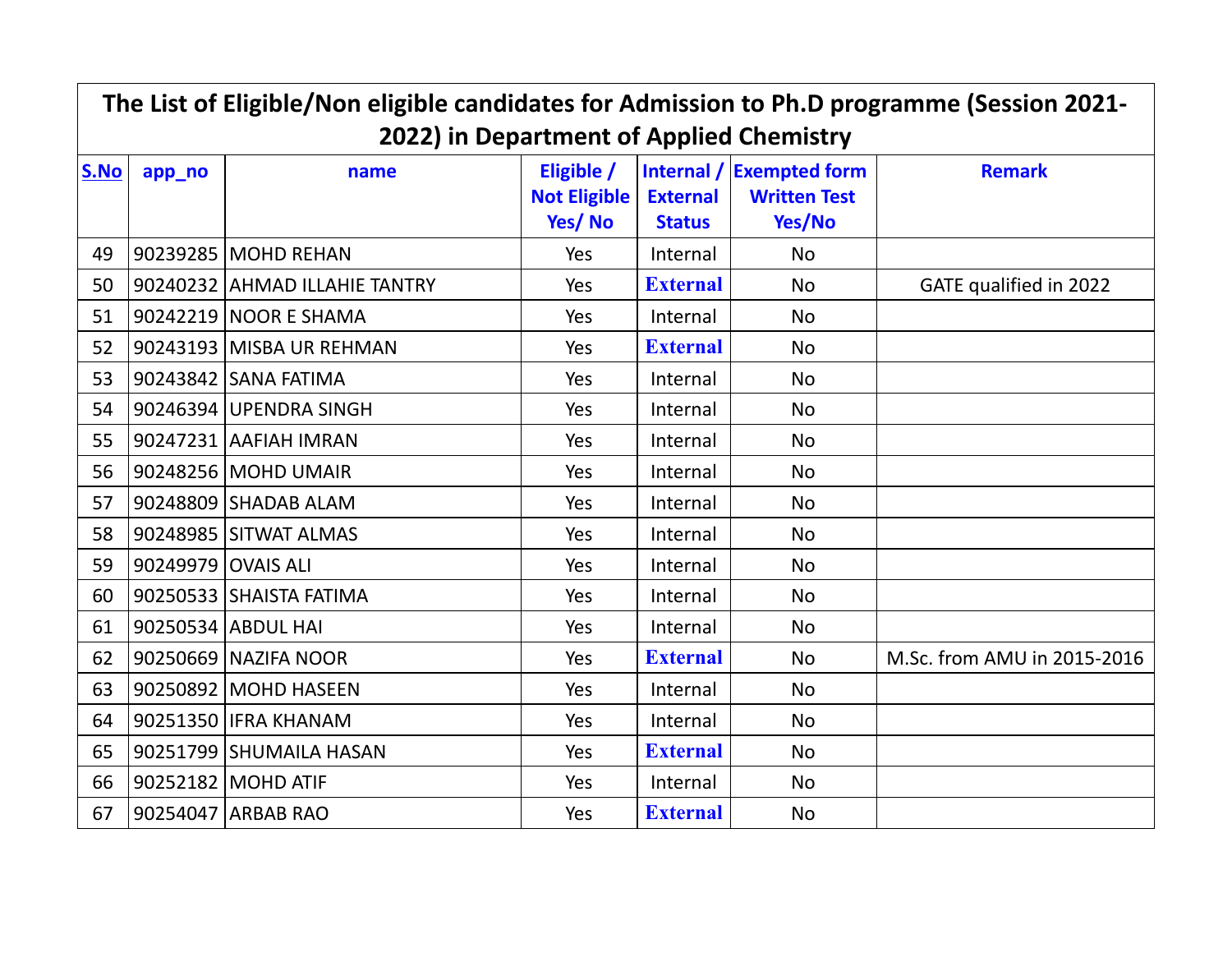| The List of Eligible/Non eligible candidates for Admission to Ph.D programme (Session 2021-<br>2022) in Department of Applied Chemistry |        |                                  |                                             |                                  |                                                           |                                                                  |  |  |
|-----------------------------------------------------------------------------------------------------------------------------------------|--------|----------------------------------|---------------------------------------------|----------------------------------|-----------------------------------------------------------|------------------------------------------------------------------|--|--|
| S.No                                                                                                                                    | app_no | name                             | Eligible /<br><b>Not Eligible</b><br>Yes/No | <b>External</b><br><b>Status</b> | Internal / Exempted form<br><b>Written Test</b><br>Yes/No | <b>Remark</b>                                                    |  |  |
| 68                                                                                                                                      |        | 90254933 NISHAT KHAN             | Yes                                         | Internal                         | <b>No</b>                                                 | Eligible subject to the<br>verification of M.Sc. Marks<br>Sheet. |  |  |
| 69                                                                                                                                      |        | 90255164 AZHAR UDDIN             | Yes                                         | Internal                         | <b>No</b>                                                 |                                                                  |  |  |
| 70                                                                                                                                      |        | 90255492 KALAMUDDIN AHMAD        | Yes                                         | Internal                         | <b>No</b>                                                 |                                                                  |  |  |
| 71                                                                                                                                      |        | 90255654 NIDA NASEEM             | Yes                                         | Internal                         | <b>No</b>                                                 |                                                                  |  |  |
| 72                                                                                                                                      |        | 90255870 AHMED RAZA              | Yes                                         | Internal                         | <b>No</b>                                                 |                                                                  |  |  |
| 73                                                                                                                                      |        | 90256035 PRATEEKSHA MISHRA       | <b>No</b>                                   | <b>External</b>                  | <b>No</b>                                                 | <b>B.Sc. Marks are less than 50%</b>                             |  |  |
| 74                                                                                                                                      |        | 90269888 TAHIR AHMAD MIR         | Yes                                         | <b>External</b>                  | <b>No</b>                                                 |                                                                  |  |  |
| 75                                                                                                                                      |        | 90275533 SULEMAN KHAN            | Yes                                         | <b>External</b>                  | <b>No</b>                                                 |                                                                  |  |  |
| 76                                                                                                                                      |        | 90275922 MOHAMMAD SHAHID KHAN    | Yes                                         | <b>External</b>                  | <b>No</b>                                                 |                                                                  |  |  |
| 77                                                                                                                                      |        | 90290489 SHABEEB USMANI          | Yes                                         | Internal                         | <b>No</b>                                                 |                                                                  |  |  |
| 78                                                                                                                                      |        | 90294613 RUMAISA YOUSUF SHEIKH   | Yes                                         | <b>External</b>                  | <b>No</b>                                                 |                                                                  |  |  |
| 79                                                                                                                                      |        | 90295028 SHAYAN SIRAJ            | Yes                                         | Internal                         | <b>No</b>                                                 |                                                                  |  |  |
| 80                                                                                                                                      |        | 90295123 JITENDRA KUMAR LAWANIYA | Yes                                         | <b>External</b>                  | <b>No</b>                                                 | M.Sc. from AMU in 2016-2017                                      |  |  |
| 81                                                                                                                                      |        | 90305200 KHUBAIB ALI KHAN        | Yes                                         | Internal                         | <b>No</b>                                                 | Eligible subject to the<br>verification of B.Sc. Marks<br>Sheet. |  |  |
| 82                                                                                                                                      |        | 90306007 ANSAR UL HAQ            | Yes                                         | <b>External</b>                  | <b>No</b>                                                 |                                                                  |  |  |
| 83                                                                                                                                      |        | 90308434 SABA SHAHID             | Yes                                         | <b>External</b>                  | <b>No</b>                                                 | M.Sc. from AMU in 2013-2014                                      |  |  |